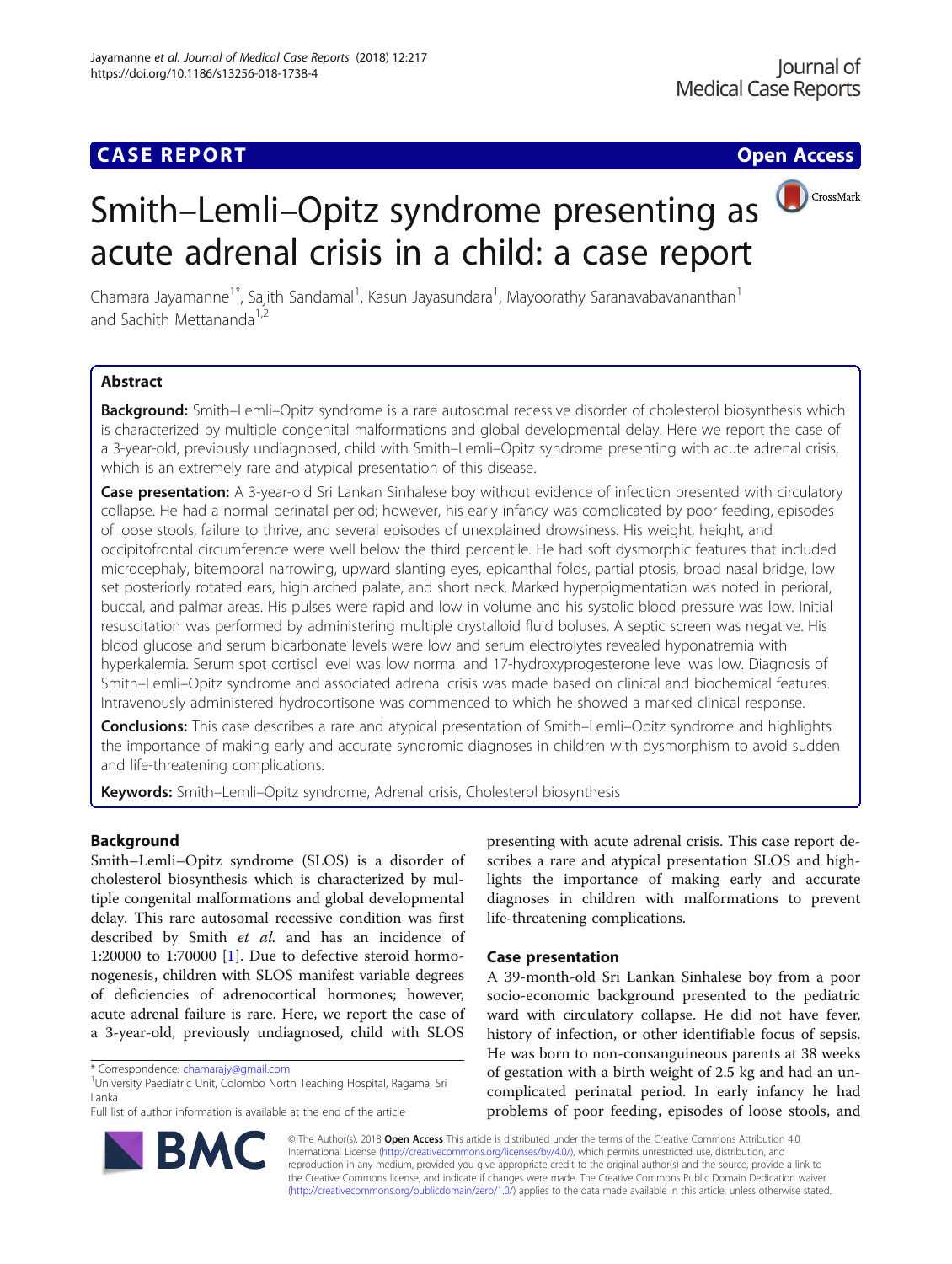failure to thrive despite nutritional supplementation and had chronic constipation during the past 2 years. On further inquiry his mother described several episodes of unexplained drowsiness at times of minor infections which settled without interventions except for an episode 6 months previously which was associated with hypoglycemia that required a dextrose infusion.

Anthropometric measurements revealed: weight 6.9 kg (well below third percentile), height 76 cm (below third percentile), and occipitofrontal circumference 42 cm (below third percentile). He had dysmorphic features which included microcephaly, bitemporal narrowing, upward slanting eyes, epicanthal folds, partial ptosis, broad nasal bridge, low set posteriorly rotated ears, high arched palate, and short neck. Anterior fontanelle was still open. Marked hyperpigmentation was noted in his perioral, buccal, and palmar areas (Fig. 1). His fingers and toes did not show any abnormalities and his genitalia were normal. He had tachycardia, low volume pulse, and his systolic blood pressure was recorded as 50 mmHg. There were no abdominal masses or genital abnormalities. Hypotonia with reduced power (4/5) was noted in all muscle groups. Tendon reflexes and examination of eyes were normal. A development assessment by examining his developmental milestones revealed global developmental delay with a developmental age between 15 and 18 months.

His blood glucose (30 mg/dL) and serum bicarbonate (20 mmol/L) levels were low and serum electrolytes revealed hyponatremia (sodium 120 mmol/L) with hyperkalemia (potassium 7.1 mmol/L). Serum osmolality was 275 mosm/L. Renal and liver function tests and serum calcium, magnesium, and phosphate levels were normal. Blood and urine cultures were sterile and C-reactive protein level was within normal range. Serum spot cortisol level on admission was 133 nmol/L (normal 120– 626) and 17-hydroxy progesterone level was 1.171 ng/dL (reference 3–90) suggesting failure of initial steps of steroid hormone synthesis. Serum cholesterol was normal



Fig. 1 A photograph of the patient's face demonstrating dysmorphic features and marked hyperpigmentation in the perioral region

(153 mg/dL). His condition did not permit us to perform an ACTH stimulation test before commencement of treatment. Ultrasound scans of his abdomen and brain, echocardiography, and electroencephalography were normal. His karyotype was 46XY. Genetic studies and 7-dehydrocholesterol (7DHC) levels were not performed due to unavailability.

Acute adrenal crisis was diagnosed based on characteristic biochemical abnormalities and SLOS was considered as the possible etiology based on dysmorphic features. The child was resuscitated with two 0.9% sodium chloride 20 ml/kg fluid boluses and hypoglycemia was corrected using 10% dextrose 3 ml/kg bolus. This was followed by intravenous 5% dextrose in 0.9% sodium chloride fluid infusion. Intravenously administered hydrocortisone 50 mg single dose was followed by 12.5 mg dose every 6 hours for the next 24 hours and he was started on intravenously administered cefotaxime. He showed a marked response to hydrocortisone with normalization of hyponatremia and hyperkalemia which did not require other specific treatment. After 24 hours, orally administered hydrocortisone 10 mg/m<sup>2</sup> per 24 hours in three divided doses and orally administered fludrocortisone 0.1 mg daily were commenced. His parents were asked to give foods high in cholesterol (for example, eggs). Follow-up was arranged in the pediatric clinic with monthly measurements of weight, height, blood pressure, and serum electrolyte levels.

#### Discussion and conclusions

SLOS is due to a deficiency of the enzyme 7DHC reductase, which catalyzes the final step in the cholesterol biosynthetic pathway [\[2](#page-2-0)]. Mutation in the gene that encodes this enzyme results in accumulation of 7DHC and low plasma cholesterol level. Over 150 mutations of this gene have been identified; the commonest of which is c.964-1G>C (IVS8-1G>C) mutation, which is a splice acceptor mutation  $[3]$  $[3]$ . In homozygous state, this mutation exhibits the complete phenotype of SLOS with major congenital malformations which include agenesis of corpus callosum, abnormal gyration of the brain, bilateral renal agenesis, oligohydramnios, severe lung aplasia, and cardiac defects (atrioventricular septal defects and aortic hypoplasia). The clinical severity of SLOS due to other mutations is variable and correlates to the degree of deficiency of 7DHC reductase enzyme levels. Less severely affected children live with minor physical anomalies, mild developmental delay, and autistic traits.

Cholesterol is an essential precursor of adrenal hormone biosynthesis. Deficiency of cholesterol in SLOS leads to defective synthesis of all adrenal cortical hormones, which results in adrenal insufficiency that is rarely so severe as to cause acute adrenal crisis as in this child. Most of the less severely affected patients do not